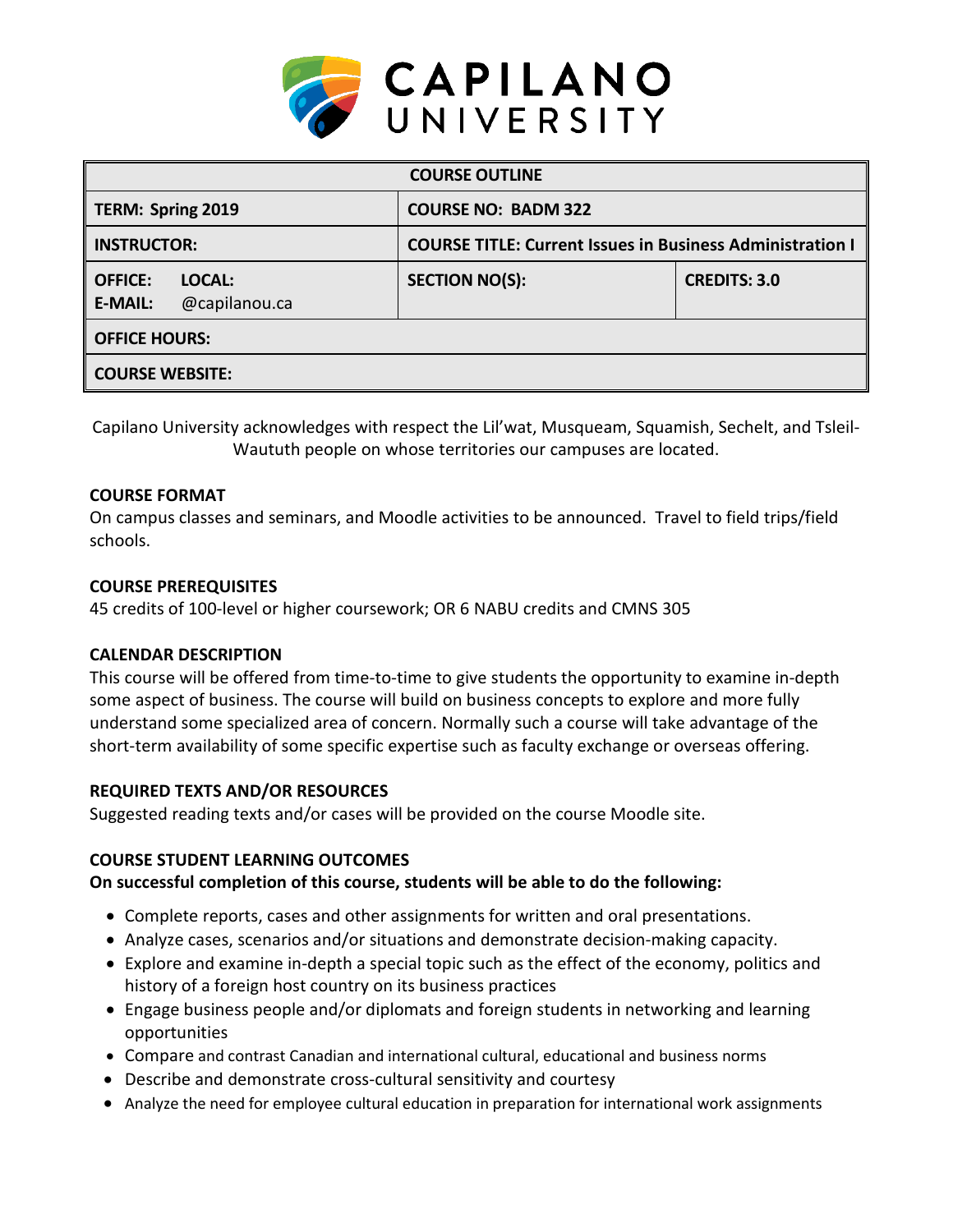#### **COURSE CONTENT**

|                | Orientation                                                                                                                     |
|----------------|---------------------------------------------------------------------------------------------------------------------------------|
| $\overline{2}$ | Lectures, guest speakers, case studies and site visits to broaden student<br>perspective and examine current business practices |
| 3              | Presentations and/or discussions                                                                                                |
| 4              | Activities in international business and cross-cultural awareness                                                               |
| 6              | Activities debrief                                                                                                              |
|                | Assignments, projects and/or research paper                                                                                     |

### **EVALUATION PROFILE**

| <b>Assessment</b>                                                        | % of Final<br>Grade * |
|--------------------------------------------------------------------------|-----------------------|
| Leadership Activities                                                    | $0 - 15%$             |
| Assignments                                                              | $0 - 35%$             |
| Case studies                                                             | $0 - 30%$             |
| Project (s) and/or Research Paper                                        | $15 - 60%$            |
| Professionalism, including leadership, participation and self-reflection | $10 - 15%$            |
| <b>Total</b>                                                             | 100%                  |

\*No single assessment will be valued at more than 35% of the final grade.

#### **GRADING PROFILE**

|    |             |                             | $A+ = 90-100$ $B+ = 77-79$ $C+ = 67-69$ $D = 50-59$ |  |
|----|-------------|-----------------------------|-----------------------------------------------------|--|
| ΙA |             |                             | $= 85-89$   B = 73-76   C = 63-66   F = 0-49        |  |
|    | $A - 80-84$ | $ B- = 70-72$ $ C- = 60-62$ |                                                     |  |

#### **Incomplete Grades**

Grades of Incomplete "I" are assigned only in exceptional circumstances when a student requests extra time to complete their coursework. Such agreements are made only at the request of the student, who is responsible to determine from the instructor the outstanding requirements of the course.

#### **Late Assignments**

Assignments are due at the beginning of the class on the due date listed. If you anticipate handing in an assignment late, please consult with your instructor beforehand.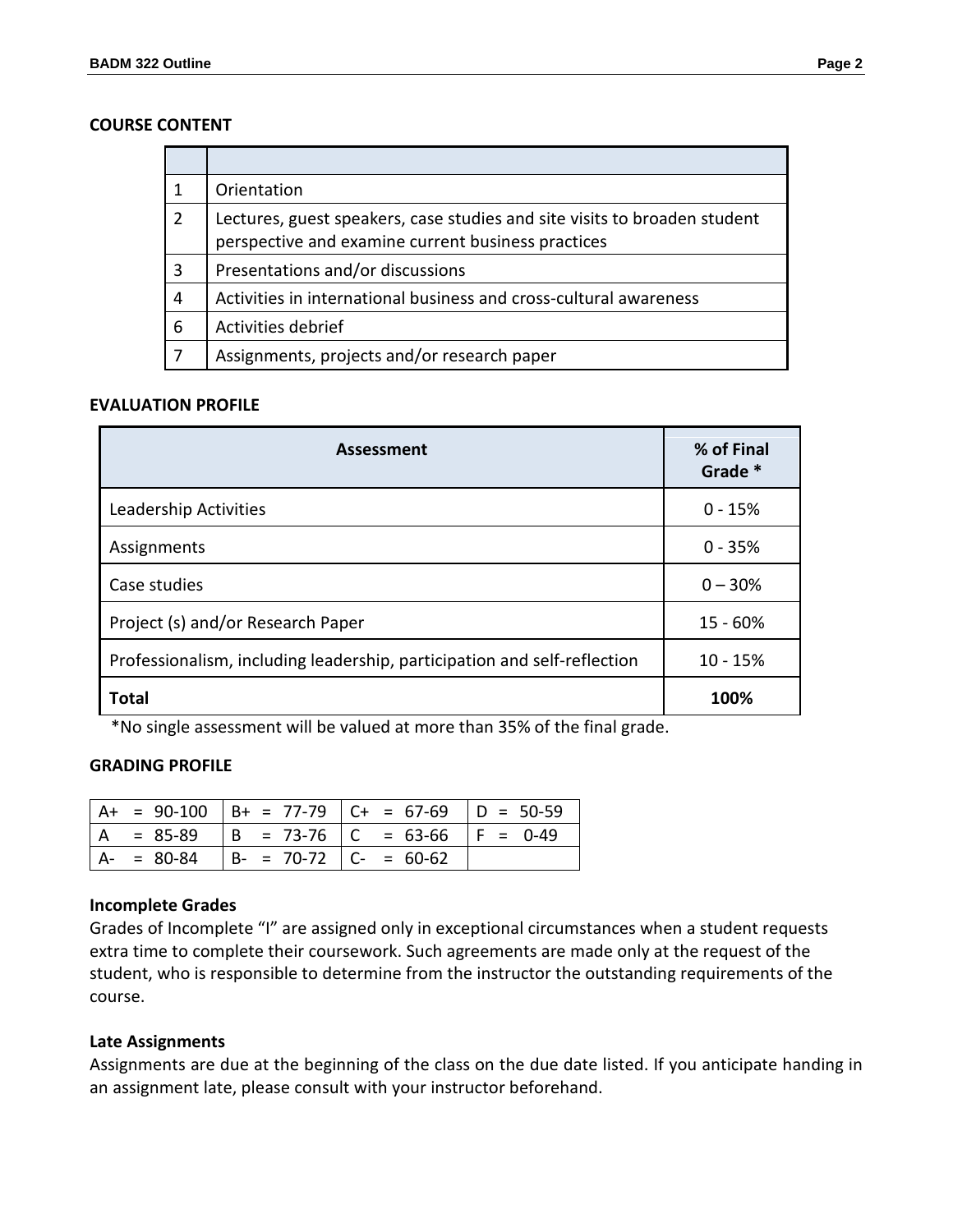## **Missed Exams/Quizzes/Labs etc.**

Make-up exams, quizzes and/or tests are given at the discretion of the instructor. They are generally given only in medical emergencies or severe personal crises. Some missed labs or other activities may not be able to be accommodated. Please consult with your instructor.

## **Attendance**

Students are expected to attend all classes and associated activities.

## **English Usage**

Students are expected to proofread all written work for any grammatical, spelling and stylistic errors. Instructors may deduct marks for incorrect grammar and spelling in written assignments.

## **Electronic Devices**

Students may use electronic devices during class for note-taking only.

## **On-line Communication**

Outside of the classroom, instructors will (if necessary) communicate with students using either their official Capilano University email or Moodle; please check both regularly. Official communication between Capilano University and students is delivered to students' Capilano University email addresses only.

# **UNIVERSITY OPERATIONAL DETAILS**

# **Tools for Success**

Many services are available to support student success for Capilano University students. A central navigation point for all services can be found at:<http://www.capilanou.ca/services/>

# **Capilano University Security: download the [CapU Mobile Safety App](https://www.capilanou.ca/services/safety-security/CapU-Mobile-Safety-App/)**

# **Policy Statement (S2009-06)**

Capilano University has policies on Academic Appeals (including appeal of final grade), Student Conduct, Academic Integrity, Academic Probation and other educational issues. These and other policies are available on the University website.

# **Academic Integrity (S2017-05)**

"*All Course Outlines must provide students with a clear definition of academic dishonesty, including cheating and plagiarism, and a statement of the sanctions for academic dishonesty, which the department/instructor may apply."*

Any instance of academic dishonesty or breach of the standards of academic integrity is serious and students will be held accountable for their actions, whether acting alone or in a group. See policy S2017-05 for more information: <http://www.capilanou.ca/about/governance/policies/Policies/>

Violations of academic integrity, including dishonesty in assignments, examinations, or other academic performances, are prohibited and will be handled in accordance with the Student Academic Integrity Procedures.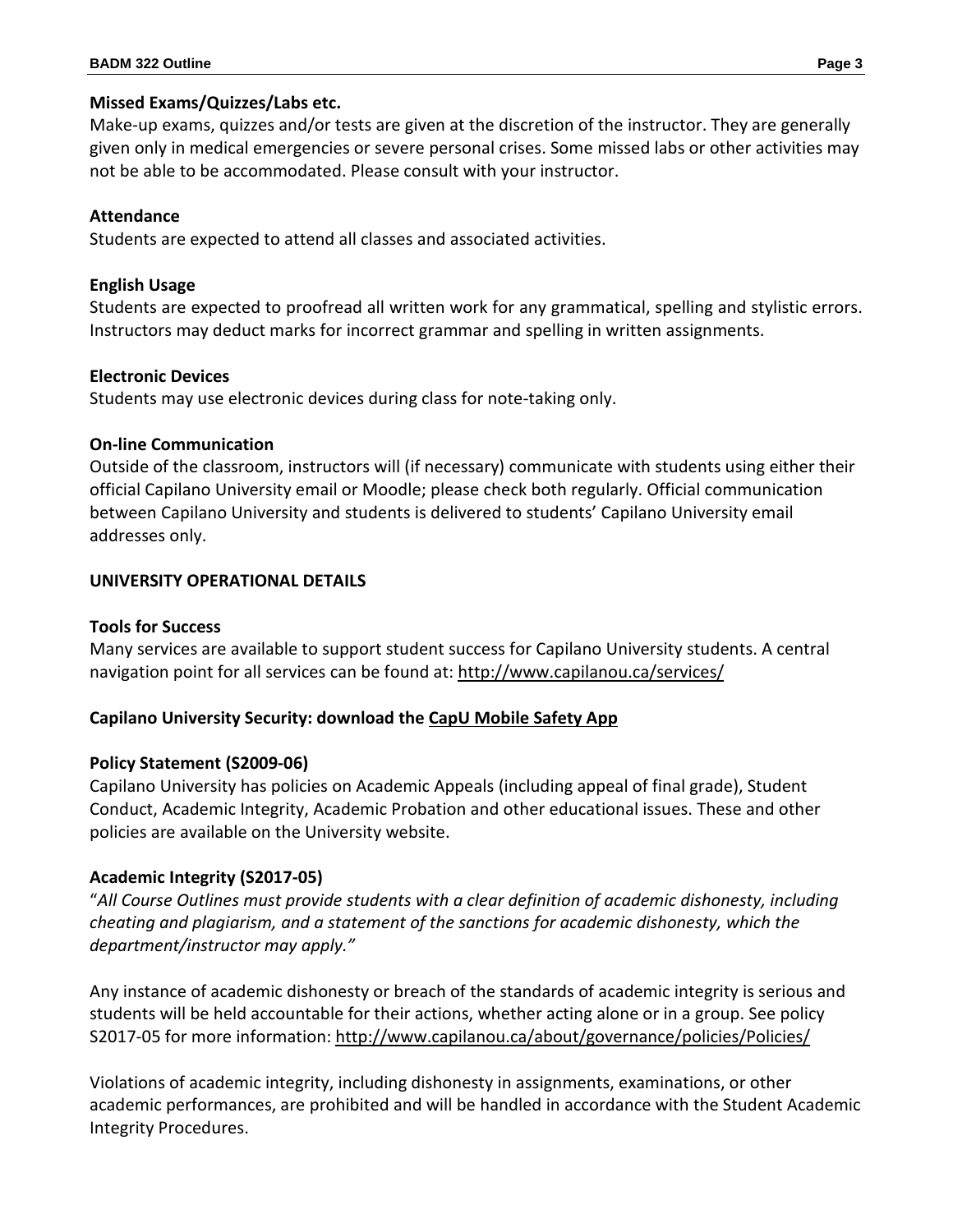**Academic dishonesty** is any act that breaches one or more of the principles of academic integrity. Acts of academic dishonesty may include but are not limited to the following types:

**Cheating**: Using or providing unauthorized aids, assistance or materials while preparing or completing assessments, or when completing practical work (in clinical, practicum, or lab settings), including but not limited to the following:

- Copying or attempting to copy the work of another during an assessment;
- Communicating work to another student during an examination;
- Using unauthorized aids, notes, or electronic devices or means during an examination;
- Unauthorized possession of an assessment or answer key; and/or,
- Submitting of a substantially similar assessment by two or more students, except in the case where such submission is specifically authorized by the instructor.

**Fraud**: Creation or use of falsified documents.

**Misuse or misrepresentation of sources**: Presenting source material in such a way as to distort its original purpose or implication(s); misattributing words, ideas, etc. to someone other than the original source; misrepresenting or manipulating research findings or data; and/or suppressing aspects of findings or data in order to present conclusions in a light other than the research, taken as a whole, would support.

**Plagiarism**: Presenting or submitting, as one's own work, the research, words, ideas, artistic imagery, arguments, calculations, illustrations, or diagrams of another person or persons without explicit or accurate citation or credit.

**Self-Plagiarism**: Submitting one's own work for credit in more than one course without the permission of the instructors, or re-submitting work, in whole or in part, for which credit has already been granted without permission of the instructors.

**Prohibited Conduct**: The following are examples of other conduct specifically prohibited:

- Taking unauthorized possession of the work of another student (for example, intercepting and removing such work from a photocopier or printer, or collecting the graded work of another student from a stack of papers);
- Falsifying one's own and/or other students' attendance in a course;
- Impersonating or allowing the impersonation of an individual;
- Modifying a graded assessment then submitting it for re-grading; or,
- Assisting or attempting to assist another person to commit any breach of academic integrity.

# **Sexual Violence and Misconduct**

All Members of the University Community have the right to work, teach and study in an environment that is free from all forms of sexual violence and misconduct. Policy B401 defines sexual assault as follows: